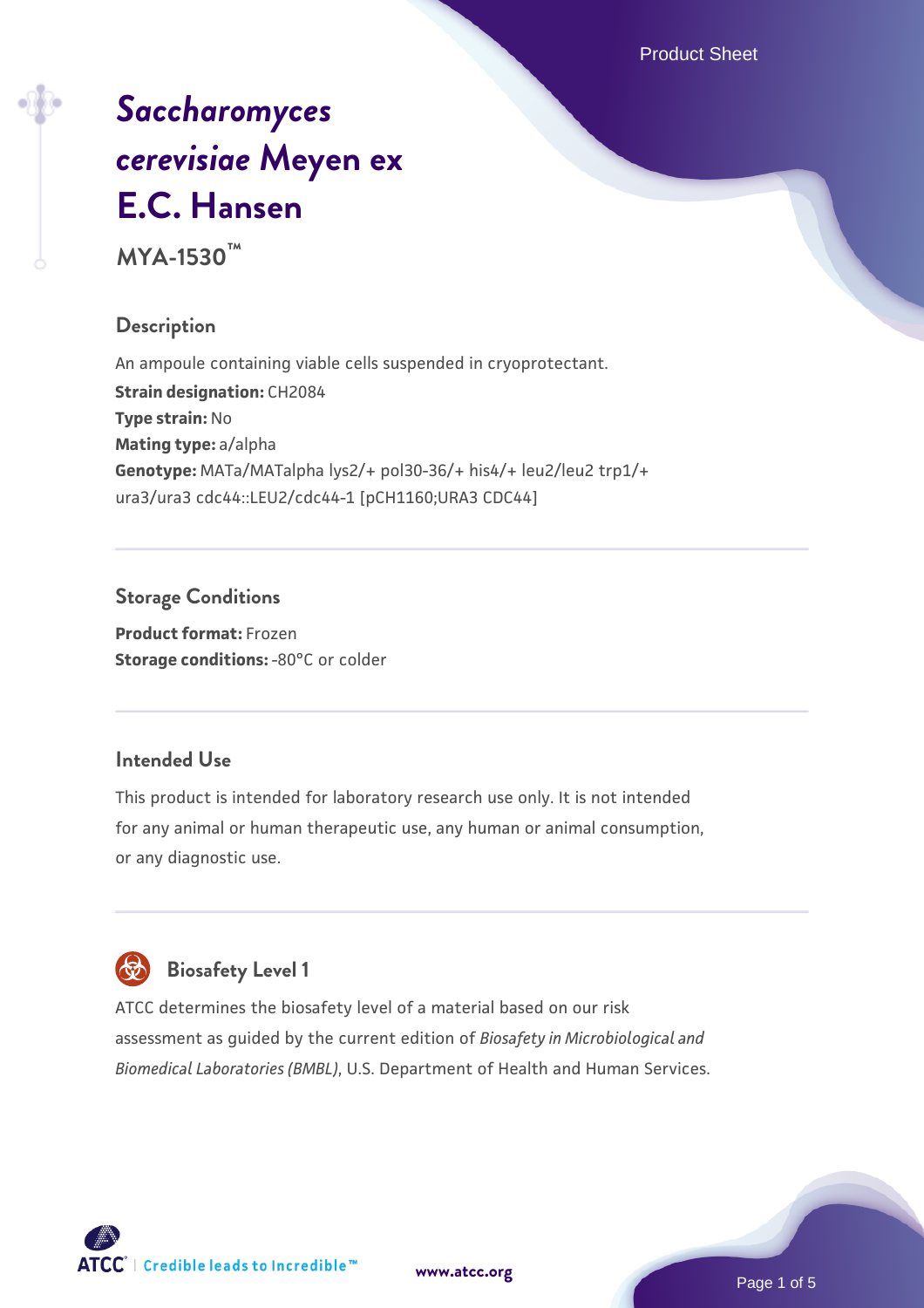#### **[Saccharomyces cerevisiae](https://www.atcc.org/products/mya-1530)** [Meyen ex E.C. Hansen](https://www.atcc.org/products/mya-1530) **MYA-1530**

It is your responsibility to understand the hazards associated with the material per your organization's policies and procedures as well as any other applicable regulations as enforced by your local or national agencies.

ATCC highly recommends that appropriate personal protective equipment is always used when handling vials. For cultures that require storage in liquid nitrogen, it is important to note that some vials may leak when submersed in liquid nitrogen and will slowly fill with liquid nitrogen. Upon thawing, the conversion of the liquid nitrogen back to its gas phase may result in the vial exploding or blowing off its cap with dangerous force creating flying debris. Unless necessary, ATCC recommends that these cultures be stored in the vapor phase of liquid nitrogen rather than submersed in liquid nitrogen.

#### **Certificate of Analysis**

For batch-specific test results, refer to the applicable certificate of analysis that can be found at www.atcc.org.

#### **Growth Conditions**

**Medium:**  [ATCC Medium 1245: YEPD](https://www.atcc.org/-/media/product-assets/documents/microbial-media-formulations/1/2/4/5/atcc-medium-1245.pdf?rev=705ca55d1b6f490a808a965d5c072196) **Temperature:** 25°C

#### **Handling Procedures**

**Frozen ampoules** packed in dry ice should either be thawed immediately or stored in liquid nitrogen. If liquid nitrogen storage facilities are not available,

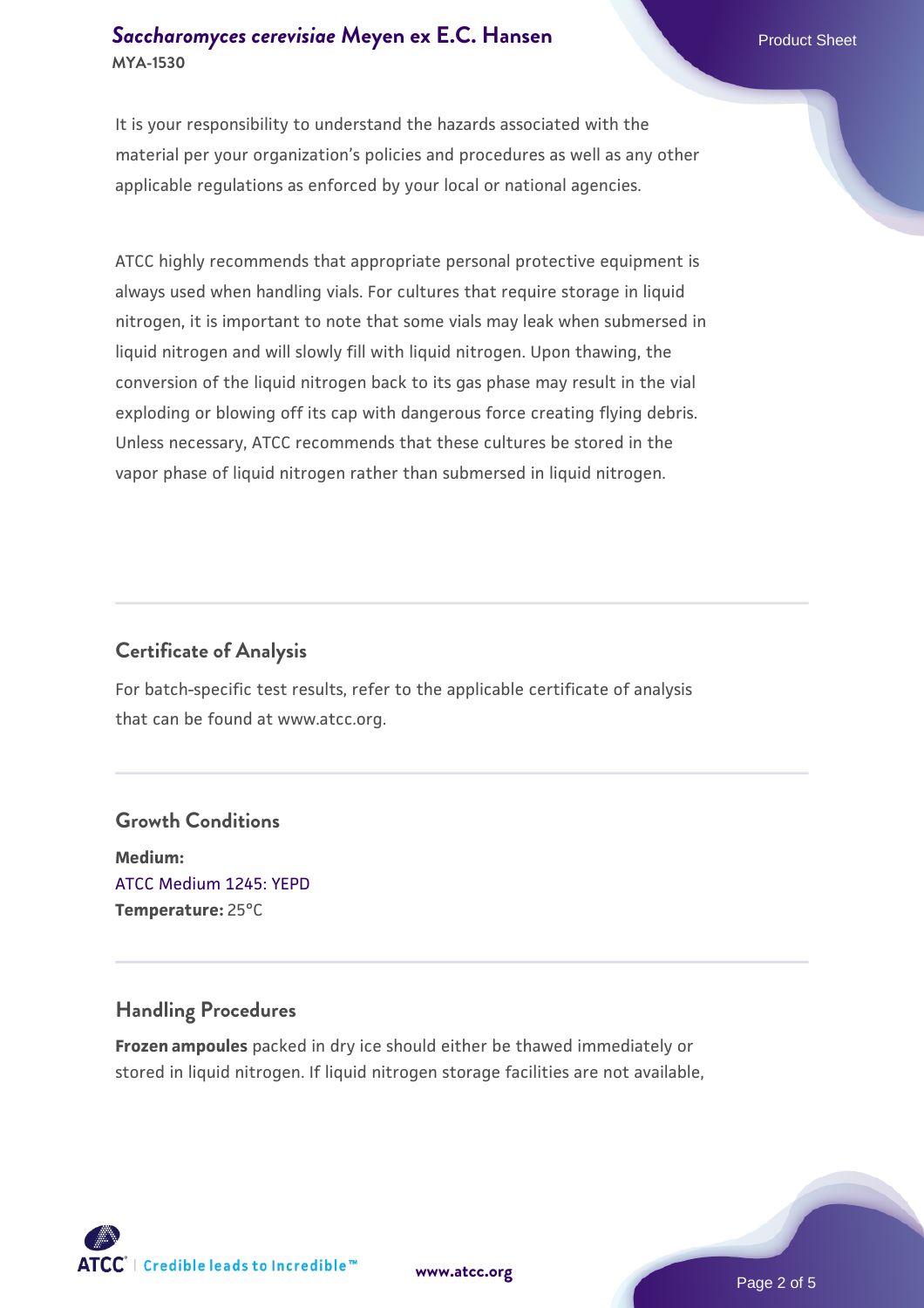#### **[Saccharomyces cerevisiae](https://www.atcc.org/products/mya-1530)** [Meyen ex E.C. Hansen](https://www.atcc.org/products/mya-1530) **MYA-1530**

frozen ampoules may be stored at or below -70°C for approximately one week. **Do not under any circumstance store frozen ampoules at refrigerator freezer temperatures (generally -20°C)**. Storage of frozen material at this temperature will result in the death of the culture.

- 1. To thaw a frozen ampoule, place in a **25°C to 30°C** water bath, until just thawed **(approximately 5 minutes)**. Immerse the ampoule just sufficient to cover the frozen material. Do not agitate the ampoule.
- 2. Immediately after thawing, wipe down ampoule with 70% ethanol and aseptically transfer at least 50 µL (or 2-3 agar cubes) of the content onto a plate or broth with medium recommended.
- 3. Incubate the inoculum/strain at the temperature and conditions recommended.
- 4. Inspect for growth of the inoculum/strain regularly for up to 4 weeks. The time necessary for significant growth will vary from strain to strain.

#### **Material Citation**

If use of this material results in a scientific publication, please cite the material in the following manner: *Saccharomyces cerevisiae* Meyen ex E.C. Hansen (ATCC MYA-1530)

#### **References**

References and other information relating to this material are available at www.atcc.org.

#### **Warranty**

The product is provided 'AS IS' and the viability of ATCC® products is warranted for 30 days from the date of shipment, provided that the customer has stored and handled the product according to the information included on the product information sheet, website, and Certificate of

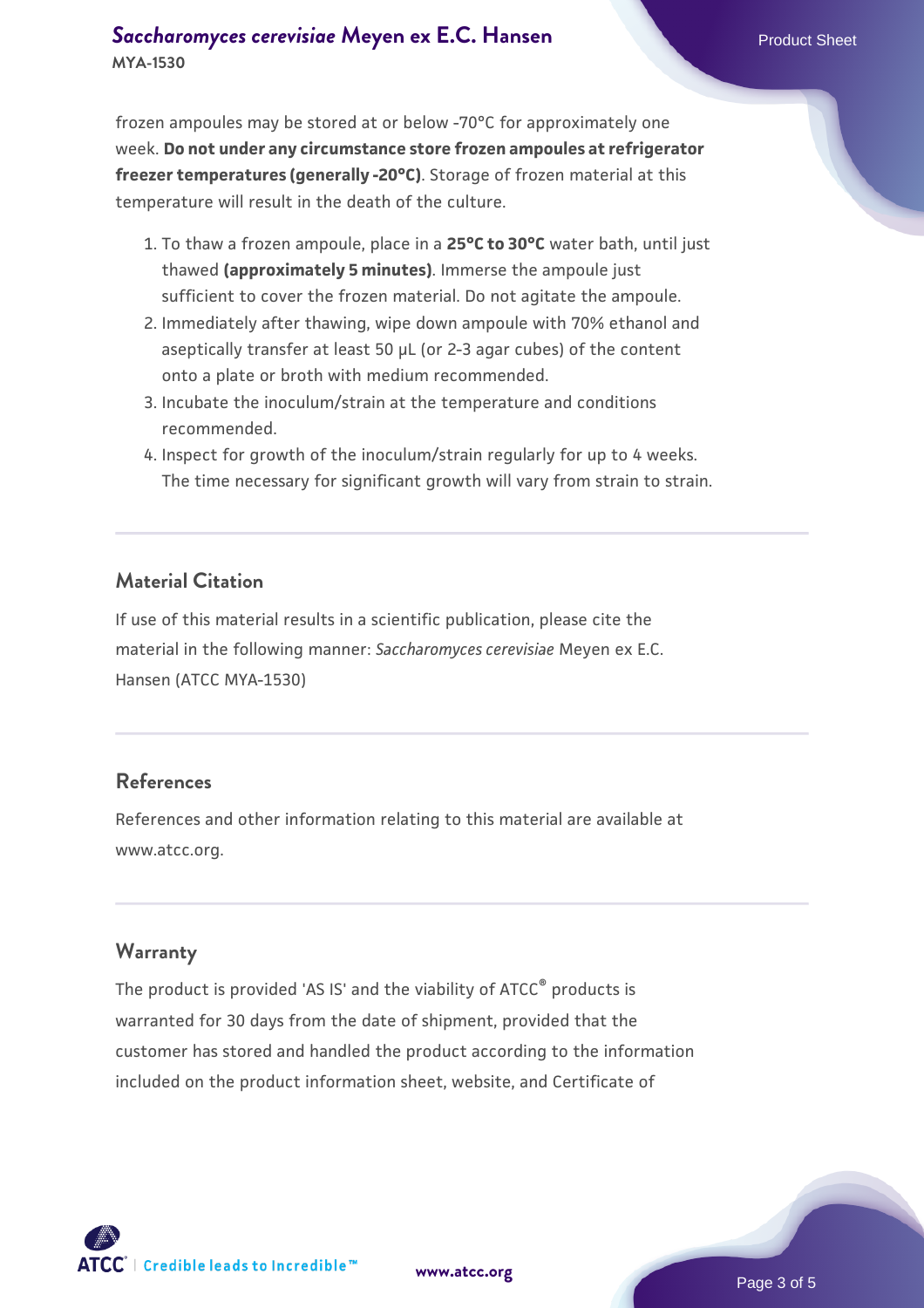#### **[Saccharomyces cerevisiae](https://www.atcc.org/products/mya-1530)** [Meyen ex E.C. Hansen](https://www.atcc.org/products/mya-1530) **MYA-1530**

Analysis. For living cultures, ATCC lists the media formulation and reagents that have been found to be effective for the product. While other unspecified media and reagents may also produce satisfactory results, a change in the ATCC and/or depositor-recommended protocols may affect the recovery, growth, and/or function of the product. If an alternative medium formulation or reagent is used, the ATCC warranty for viability is no longer valid. Except as expressly set forth herein, no other warranties of any kind are provided, express or implied, including, but not limited to, any implied warranties of merchantability, fitness for a particular purpose, manufacture according to cGMP standards, typicality, safety, accuracy, and/or noninfringement.

#### **Disclaimers**

This product is intended for laboratory research use only. It is not intended for any animal or human therapeutic use, any human or animal consumption, or any diagnostic use. Any proposed commercial use is prohibited without a license from ATCC.

While ATCC uses reasonable efforts to include accurate and up-to-date information on this product sheet, ATCC makes no warranties or representations as to its accuracy. Citations from scientific literature and patents are provided for informational purposes only. ATCC does not warrant that such information has been confirmed to be accurate or complete and the customer bears the sole responsibility of confirming the accuracy and completeness of any such information.

This product is sent on the condition that the customer is responsible for and assumes all risk and responsibility in connection with the receipt, handling, storage, disposal, and use of the ATCC product including without limitation taking all appropriate safety and handling precautions to minimize health or environmental risk. As a condition of receiving the material, the customer agrees that any activity undertaken with the ATCC product and any progeny or modifications will be conducted in compliance with all applicable laws, regulations, and guidelines. This product is provided 'AS IS' with no



**[www.atcc.org](http://www.atcc.org)**

Page 4 of 5